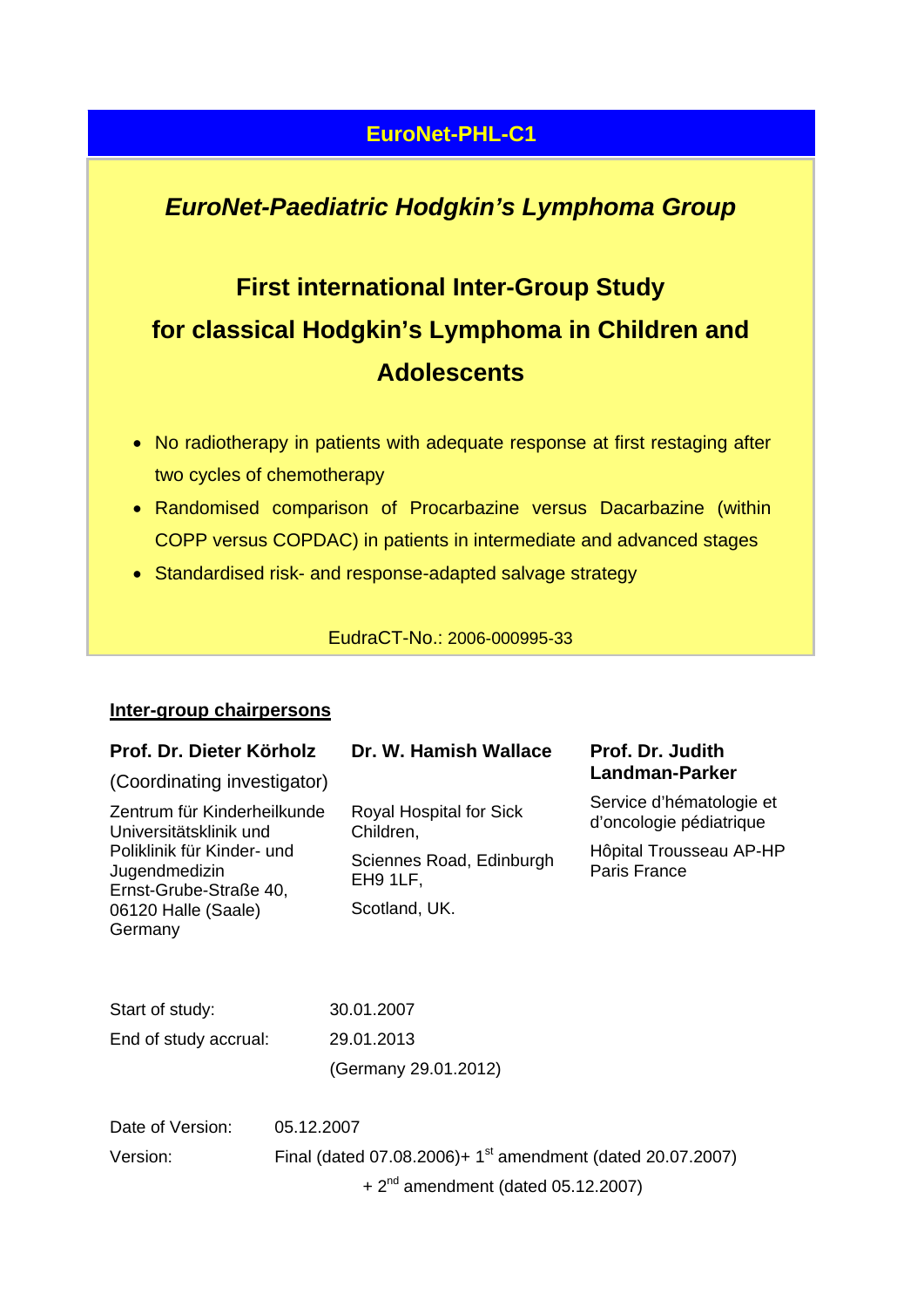### **1.1 PROTOCOL SYNOPSIS**

| Title of the study        | First international Inter-Group Study for classical Hodgkin's         |  |  |
|---------------------------|-----------------------------------------------------------------------|--|--|
|                           | Lymphoma in Children and Adolescents                                  |  |  |
| <b>Acronym</b>            | EuroNet-PHL-C1                                                        |  |  |
| <b>Sponsor</b>            | University of Halle/Wittenberg                                        |  |  |
| <b>Indication</b>         | Classic Hodgkin's lymphoma in childhood and adolescence -             |  |  |
|                           | first and second line treatment                                       |  |  |
| <b>Objective</b>          | Building on the experience of the GPOH-HD study group since           |  |  |
|                           | 1978, first and second line therapy for childhood Hodgkin's           |  |  |
|                           | lymphoma shall be further optimised to avoid over-treatment and       |  |  |
|                           | decrease long-term complications.                                     |  |  |
|                           | FDG-PET currently is routinely used in most centres. Results          |  |  |
|                           | of FDG-PET are now formally integrated both into staging              |  |  |
|                           | and response assessment.                                              |  |  |
|                           | In all treatment groups, radiotherapy after completion of             |  |  |
|                           | chemotherapy will be omitted in patients with adequate                |  |  |
|                           | response (CR or PR with negative PET) after two cycles of             |  |  |
|                           | OEPA.                                                                 |  |  |
|                           | In intermediate and advanced stages (TG-2 & TG-3),<br>٠               |  |  |
|                           | COPDAC chemotherapy (replacing Procarbazine<br>by                     |  |  |
|                           | Dacarbazine in order to reduce risk of infertility) is                |  |  |
|                           | randomised versus standard COPP.                                      |  |  |
|                           | Relapse treatment is standardised for three relapse groups<br>٠       |  |  |
|                           | based on time to failure and initial treatment group.                 |  |  |
| <b>Primary objectives</b> | Are 5 year event free survival (EFS) rate estimates in patients<br>1. |  |  |
|                           | with adequate response after 2 OEPA treated without radio-            |  |  |
|                           | therapy consistent with a target EFS rate of 90% in all treatment     |  |  |
|                           | groups?                                                               |  |  |
|                           | 2. Can Procarbazine be safely replaced by Dacarbazine in therapy      |  |  |
|                           | groups TG-2 and TG-3 without a deterioration of EFS                   |  |  |
|                           | (randomised comparison of COPDAC and COPP)?                           |  |  |
|                           | Description of treatment outcome to a standardised risk adapted<br>3. |  |  |
|                           | relapse strategy                                                      |  |  |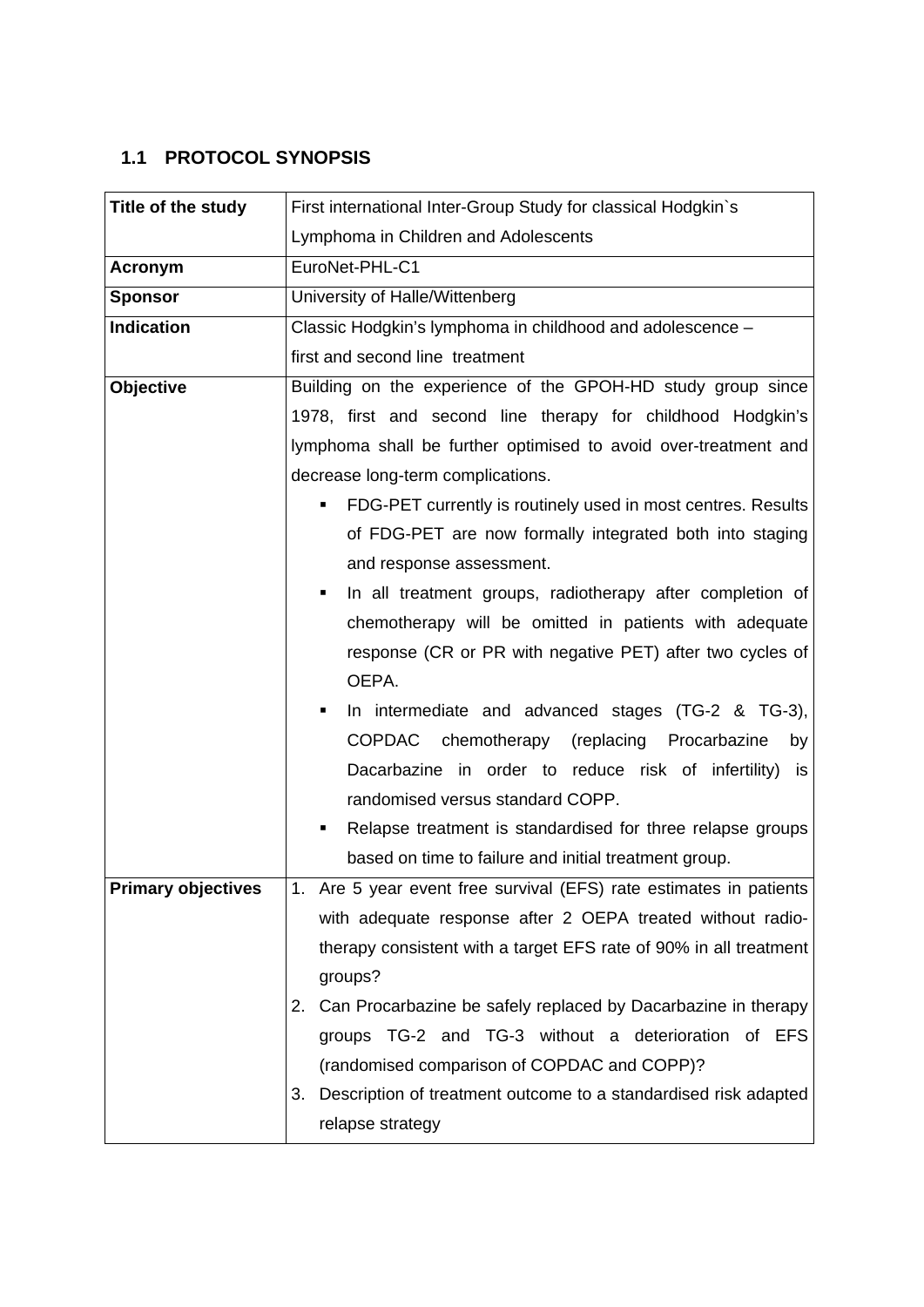| <b>Secondary</b>          | 1. Is the 5 year event free survival (EFS) rate in patients with           |  |
|---------------------------|----------------------------------------------------------------------------|--|
| objectives                | inadequate response after 2 OEPA who receive standard                      |  |
|                           | involved field radiotherapy consistent with a target EFS rate of           |  |
|                           | 90% estimates in all treatment groups?                                     |  |
|                           | 2. Does substitution of Dacarbazine for Procarbazine in TG-2 and -         |  |
|                           | 3 patients decrease the rate of infertility in males and premature         |  |
|                           | menopause for females?                                                     |  |
| <b>Tertiary objective</b> | Exploration of the impact of real-time central staging and response        |  |
|                           | assessment on treatment outcome.                                           |  |
| <b>Study design</b>       | . Quality control treatment titration study in a stable patient            |  |
|                           | population addressing consistency of absolute 5-year EFS rate              |  |
|                           | estimates with a target rate of 90%.                                       |  |
|                           | Embedded randomised controlled chemotherapy comparison in                  |  |
|                           | TG-2 and TG-3 concerning efficacy and toxicity.                            |  |
|                           | Quality control treatment titration study for standardised risk            |  |
|                           | adapted relapse therapy. In two subgroups, "patients with late             |  |
|                           | relapses after TG-1" and "adequately responding patients with              |  |
|                           | early relapse or late relapse after TG-2 or TG-3" consistency of           |  |
|                           | absolute 5-year EFS rate estimates with a target rate of 90% is            |  |
|                           | addressed.                                                                 |  |
| <b>Study population</b>   | • Patients with untreated classical Hodgkin's lymphoma under 18            |  |
|                           | years of age. (In France only above one year.) and                         |  |
|                           | Patients with 1 <sup>st</sup> relapse of Hodgkin's lymphoma after EuroNet- |  |
|                           | PHL-C1 first line treatment or after treatment according to or             |  |
|                           | comparable to previous GPOH/DAL studies.                                   |  |
| Sample size               | At least 1200 patients with real time central review will be included      |  |
|                           | in the study on primary therapy. In addition about 600 patients of the     |  |
|                           | SFCE, the PPLLSG and further national study groups using local             |  |
|                           | staging and response assessment are expected. According to past            |  |
|                           | experience these patients are distributed among the therapy groups         |  |
|                           | 1 or 2 and 3 in a ratio of 36:28:36.                                       |  |
|                           | For the relapse study at least 150-250 patients are expected.              |  |
| Therapy                   | All first line patients get two cycles of OEPA and then undergo            |  |
|                           | response assessment including FDG-PET. Patients in TG-1 do not             |  |
|                           | receive further chemotherapy. Patients in TG-2 and -3 are                  |  |
|                           | randomised to receive either COPP or COPDAC for two or four                |  |
|                           | cycles respectively. If an adequate response was documented                |  |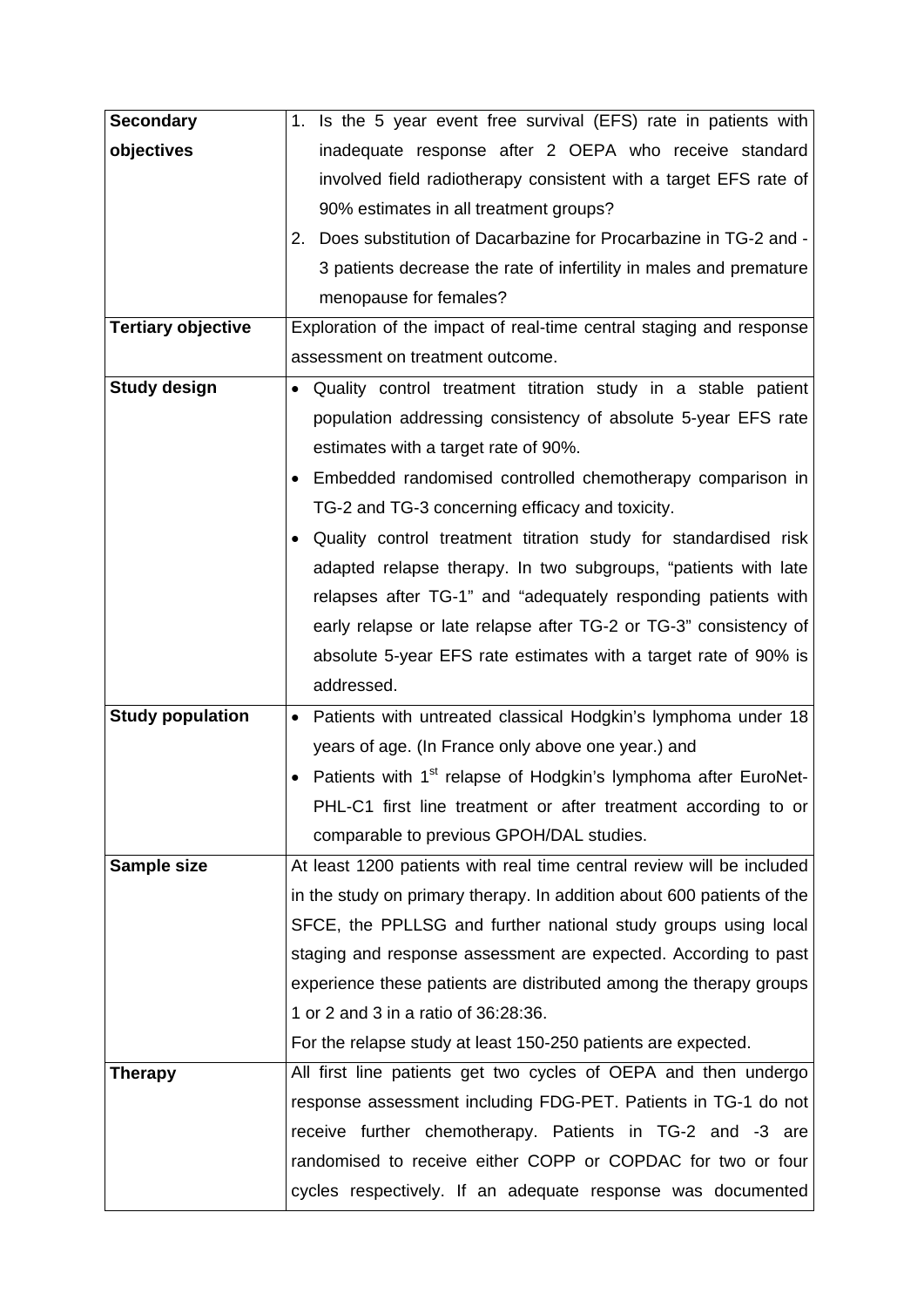|                          | treatment stops after chemotherapy. In case of inadequate               |  |  |
|--------------------------|-------------------------------------------------------------------------|--|--|
|                          | response to 2 OEPA involved field radiotherapy follows for all          |  |  |
|                          | treatment groups.                                                       |  |  |
|                          | Relapse patients get therapy adapted to risk and response (details      |  |  |
|                          | cp. chapter 9).                                                         |  |  |
| <b>Primary end point</b> | Event free survival (EFS) defined as time from registration until the   |  |  |
|                          | first of the following events:                                          |  |  |
|                          | progression/relapse of disease                                          |  |  |
|                          | diagnosis of a secondary malignancy                                     |  |  |
|                          | death of any cause.                                                     |  |  |
| <b>Secondary</b>         | 1. Overall survival (OS)                                                |  |  |
| end points               | 2. Progression free survival (PFS)                                      |  |  |
|                          | 3. CTC (Common toxicity criteria) toxicity levels of therapy            |  |  |
|                          | elements                                                                |  |  |
|                          | 4. Evidence of male infertility score / Female sexual functioning       |  |  |
|                          | score                                                                   |  |  |
|                          | 5. Long-term consequences (premature menopauses, secondary              |  |  |
|                          | cancer etc.)                                                            |  |  |
| <b>Biometry</b>          | • 5-year EFS rates for TG-1 and TG-2 & -3 will be estimated (with       |  |  |
|                          | 95% confidence intervals) in patients with adequate response            |  |  |
|                          | after 2 OEPA (and secondarily also in patients with inadequate          |  |  |
|                          | response). Precision (i.e. halve width of the 95% confidence            |  |  |
|                          | interval) is expected to be $\pm$ 5-6%. The target rate is set at 90%.  |  |  |
|                          | In TG-2 and TG-3 COPP is randomly compared to COPDAC.                   |  |  |
|                          | The log hazard ratio will be estimated along with a 95%                 |  |  |
|                          | confidence interval within a proportional hazard model including        |  |  |
|                          | the factors treatment group (TG-2 versus TG-3), central versus          |  |  |
|                          | local staging and response assessment and therapy (COPP                 |  |  |
|                          | versus COP-DAC). Differences in (particularly gonadal) toxicity         |  |  |
|                          | will be compared.                                                       |  |  |
|                          | In the relapse study 5-year EFS rates are described in defined          |  |  |
|                          | subgroups.                                                              |  |  |
| <b>Schedule</b>          | The study started in Germany on 30.01.2007. For insurance               |  |  |
|                          | reasons the study accrual in Germany is limited to less than 5 years    |  |  |
|                          | and an individual follow-up of up to 5 years. Other countries join the  |  |  |
|                          | study as soon as possible. Overall accrual stops on 29.01.2013.         |  |  |
|                          | Individual follow-up for 5 years after study entry is required for this |  |  |